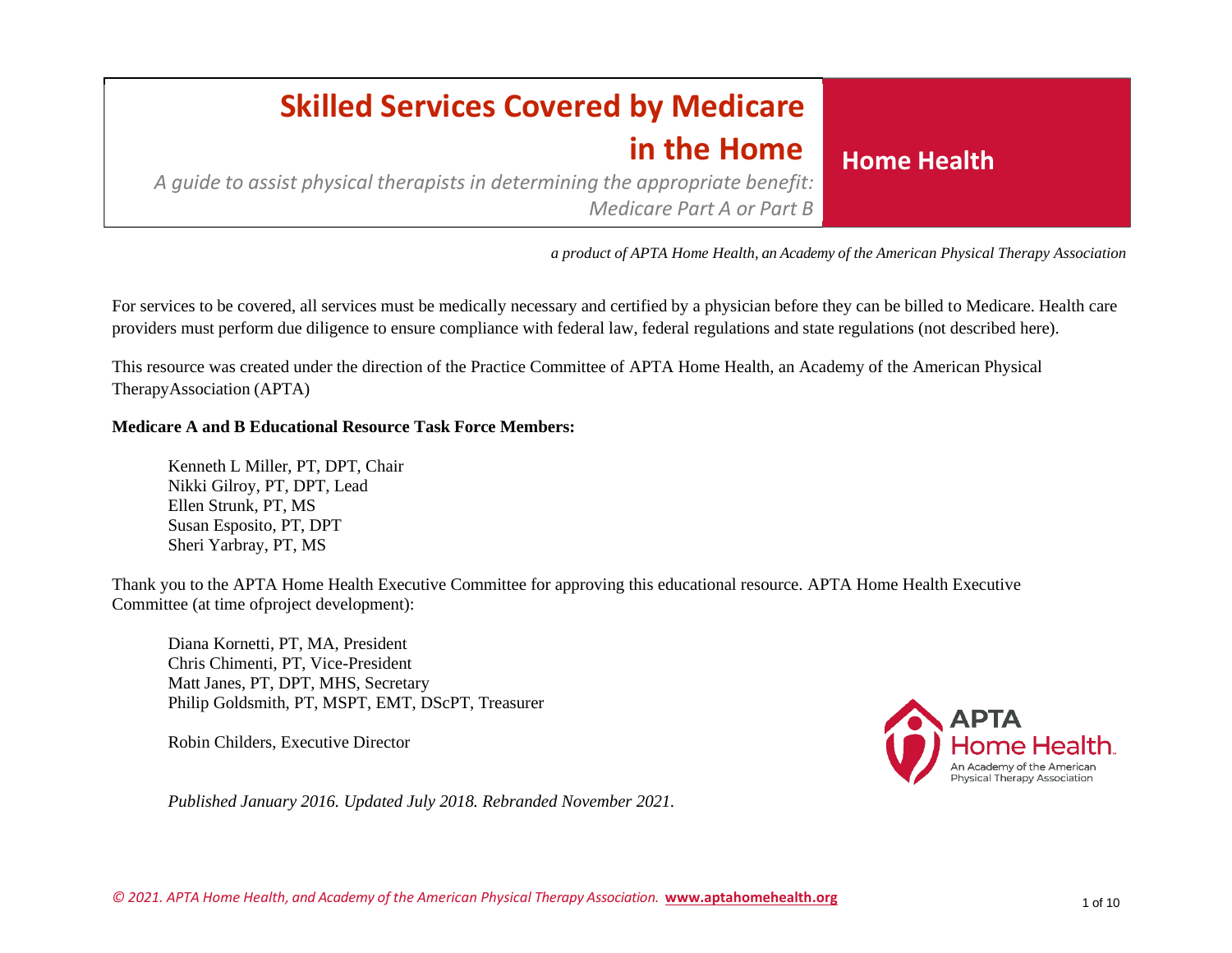|                                      | <b>Medicare A</b>                                                                                                                                                                                                                                                                                   | <b>Medicare B</b>                                                                                                                                                                                                                                                                                                                   |
|--------------------------------------|-----------------------------------------------------------------------------------------------------------------------------------------------------------------------------------------------------------------------------------------------------------------------------------------------------|-------------------------------------------------------------------------------------------------------------------------------------------------------------------------------------------------------------------------------------------------------------------------------------------------------------------------------------|
| <b>Payment</b><br><b>Methodology</b> | Prospective Payment System (PPS)<br>Episodic payment currently based on a 60-day episode<br>$\bullet$<br>of care. Beneficiaries can be recertified for an unlimited<br>number of HH episodes as long as the services are<br>medically necessary.<br>Medicare pays for 100% of charges.<br>$\bullet$ | Fee for Service (FFS).<br>Services are billed with CPT® codes.<br>$\bullet$<br>Charges are paid at 80% of the Medicare allowable per the<br>$\bullet$<br>Medicare Physician Fee Schedule.<br>Beneficiary is responsible for the remaining 20%, although<br>$\bullet$<br>if the beneficiary has a supplemental insurance product, it |
|                                      |                                                                                                                                                                                                                                                                                                     | generally covers this.<br>The beneficiary is responsible for an annual Part B deductible.<br>$\bullet$<br>The deductible is updated annually.                                                                                                                                                                                       |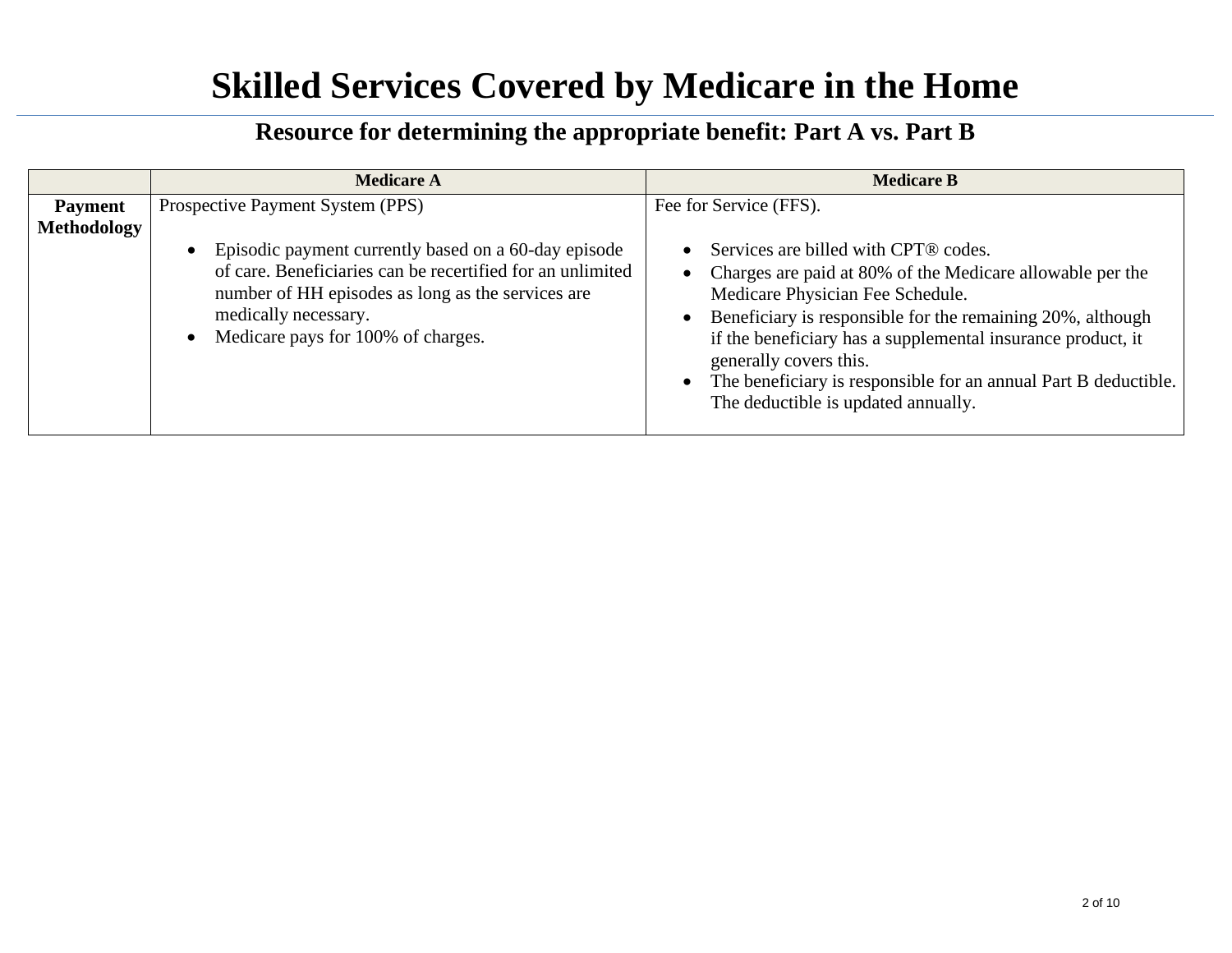|                    | <b>Medicare A</b>                                               | <b>Medicare B</b>                                                                                                                                                                                                                                                                                                                                                                                                                                                                                                        |
|--------------------|-----------------------------------------------------------------|--------------------------------------------------------------------------------------------------------------------------------------------------------------------------------------------------------------------------------------------------------------------------------------------------------------------------------------------------------------------------------------------------------------------------------------------------------------------------------------------------------------------------|
| <b>Services</b>    | All services provided are bundled together and paid for through | Services, as described by the CPT® codes, are paid individually.                                                                                                                                                                                                                                                                                                                                                                                                                                                         |
| <b>Included</b> in | the home health resource grouper (HHRG), including:             | Skilled Physical therapy services<br>$\bullet$                                                                                                                                                                                                                                                                                                                                                                                                                                                                           |
| the Payment        | Skilled nursing services<br>$\bullet$                           | Skilled Speech-language pathology services                                                                                                                                                                                                                                                                                                                                                                                                                                                                               |
|                    | Home health aide services                                       | Skilled Occupational therapy services<br>$\bullet$                                                                                                                                                                                                                                                                                                                                                                                                                                                                       |
|                    | <b>Skilled Physical therapy</b>                                 | Clinical social work (only when provided by a qualified                                                                                                                                                                                                                                                                                                                                                                                                                                                                  |
|                    | Skilled Speech-language pathology services                      | social worker (MSW, DSW) for the treatment of mental,                                                                                                                                                                                                                                                                                                                                                                                                                                                                    |
|                    | Skilled Occupational therapy services                           | emotional and/or behavioral illness). Any other service                                                                                                                                                                                                                                                                                                                                                                                                                                                                  |
|                    | Medical social services                                         | provided by a CSW is non-covered under the Medicare Part B                                                                                                                                                                                                                                                                                                                                                                                                                                                               |
|                    | Some bundled medical supplies                                   | fee schedule.                                                                                                                                                                                                                                                                                                                                                                                                                                                                                                            |
|                    |                                                                 | Outpatient PT, OT, ST services are impacted by the Multiple<br>Procedure Payment Reduction (MPPR) policy: when more than one<br>CPT® code is reported on a claim for PT services, only one code is<br>paid at 100% of its value. The CPT® code with the highest practice<br>value is paid at 100% of its value, while each additional code has its<br>practice expense reduced by 50%. The net effect of the policy is<br>dependent on the number of codes billed, and the value of the $code(s)$<br>submitted together. |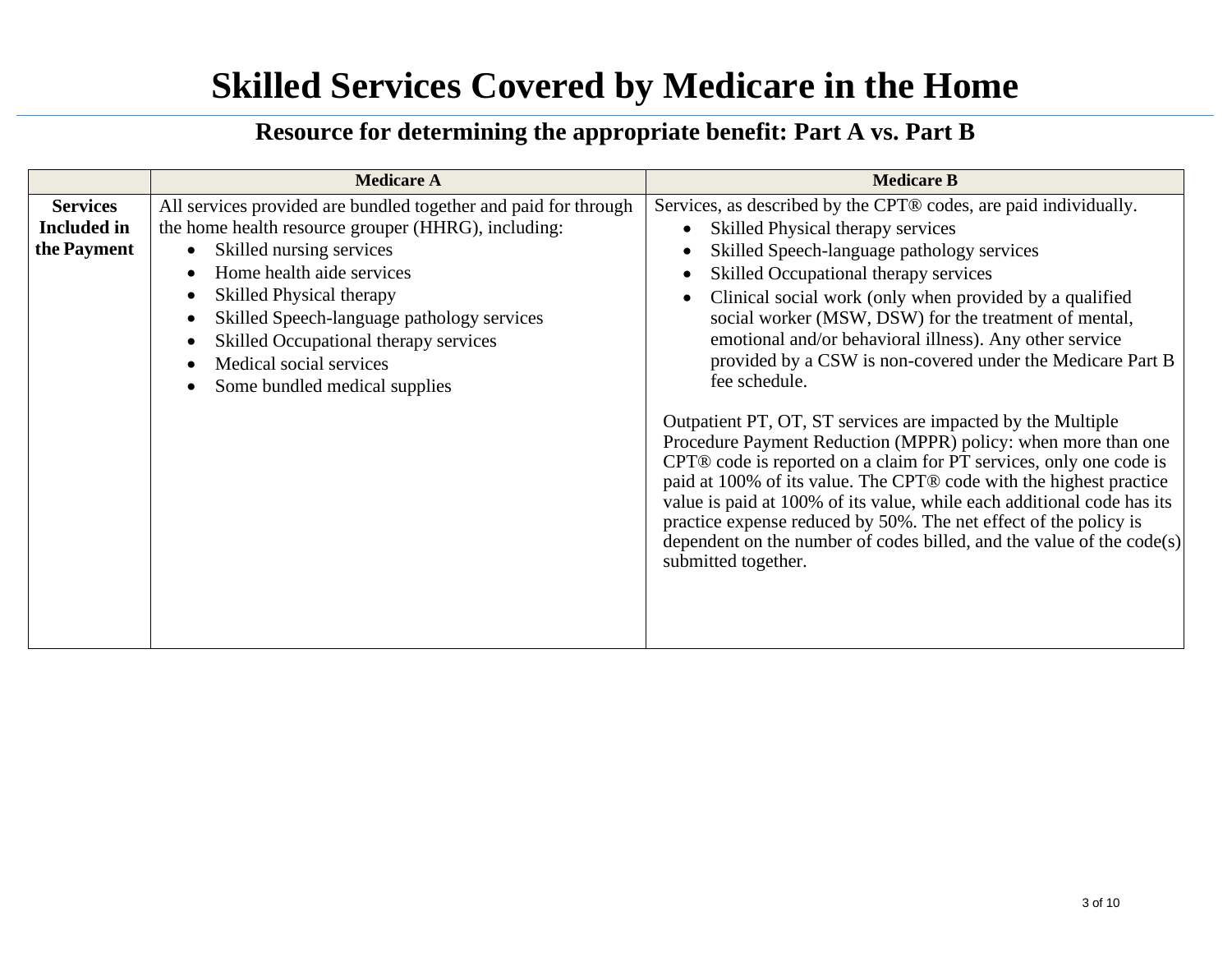|                                                                                                                             | <b>Medicare A</b>                                                                                                                                                                                                                                                                                                                                                                                                                                                                                                                        | <b>Medicare B</b>                                                                                                                                                                                                                                                                                                                                                                                                                                                                                                                                                                                                                                                                                                                                                                                                                                                                                                                                                                                                                                                                                                                                                                                                                                                                                                                                                                                                                                                                                                                                                                                                                                                                                                                                                                                                                         |
|-----------------------------------------------------------------------------------------------------------------------------|------------------------------------------------------------------------------------------------------------------------------------------------------------------------------------------------------------------------------------------------------------------------------------------------------------------------------------------------------------------------------------------------------------------------------------------------------------------------------------------------------------------------------------------|-------------------------------------------------------------------------------------------------------------------------------------------------------------------------------------------------------------------------------------------------------------------------------------------------------------------------------------------------------------------------------------------------------------------------------------------------------------------------------------------------------------------------------------------------------------------------------------------------------------------------------------------------------------------------------------------------------------------------------------------------------------------------------------------------------------------------------------------------------------------------------------------------------------------------------------------------------------------------------------------------------------------------------------------------------------------------------------------------------------------------------------------------------------------------------------------------------------------------------------------------------------------------------------------------------------------------------------------------------------------------------------------------------------------------------------------------------------------------------------------------------------------------------------------------------------------------------------------------------------------------------------------------------------------------------------------------------------------------------------------------------------------------------------------------------------------------------------------|
| Coverage<br>Criteria (for<br>all coverage<br>criteria, please<br>reference the<br>Medicare<br>Regulations at<br>www.cms.gov | In order for services to be covered under the Part A home<br>health benefit; the following criteria must be met.<br>The patient must be:<br>Confined to the home; (See Table 2 for definition of<br>Homebound)<br>Under the care of a physician;<br>Receiving services under a plan of care established and<br>periodically reviewed by a physician;<br>In need of skilled nursing care on an intermittent basis<br>$\bullet$<br>or physical therapy or speech-language pathology; or<br>have a continuing need for occupational therapy | In order for services to be covered under the Part B outpatient<br>therapy benefit, the following criteria must be met:<br>Services are required because the individual needs therapy<br>services<br>A plan for furnishing such services is established by a<br>$\bullet$<br>physician/NPP or by the therapist providing such services and is<br>periodically reviewed by a physician/NPP<br>Services are furnished while the individual is under the care of a<br>physician<br>For purposes of billing and medical review, two annual thresholds still exist:<br>When a patient receives $\ge$ = \$1,980 PT and ST services in a calendar year,<br>the provider must include a 'KX' modifier on every line item. The KX<br>modifier indicates the therapist attests to the fact the therapy services are<br>medically necessary, and the documentation is present to support that fact.<br>When a patient receives $\ge$ /= \$3,000 PT and ST services in a calendar year,<br>the provider may be subject to the targeted medical review process. For<br>explanation, visit: https://www.cms.gov/Research-Statistics-Data-and-<br>Systems/Monitoring-Programs/Medicare-FFS-Compliance-<br>Programs/Medical-Review/TherayCap.html<br>Claims submitted for PT, OT, and SLP services must contain the required<br>functional reporting. (See 42CFR410.59, 60, and 62), Pub. 100-04, Medicare<br>Claims Processing Manual, chapter 5, section 10.6.)<br>The patient's functional limitations(s) reported on claims, as part of the<br>functional reporting, must be consistent with the functional limitations<br>identified as part of the therapy plan of care and expressed as part of the<br>patient's long-term goals* (see<br>42CFR410.61, 42CFR410.105, Pub. 100-04, Medicare Claims Processing<br>Manual, chapter 5, section 10.6.). |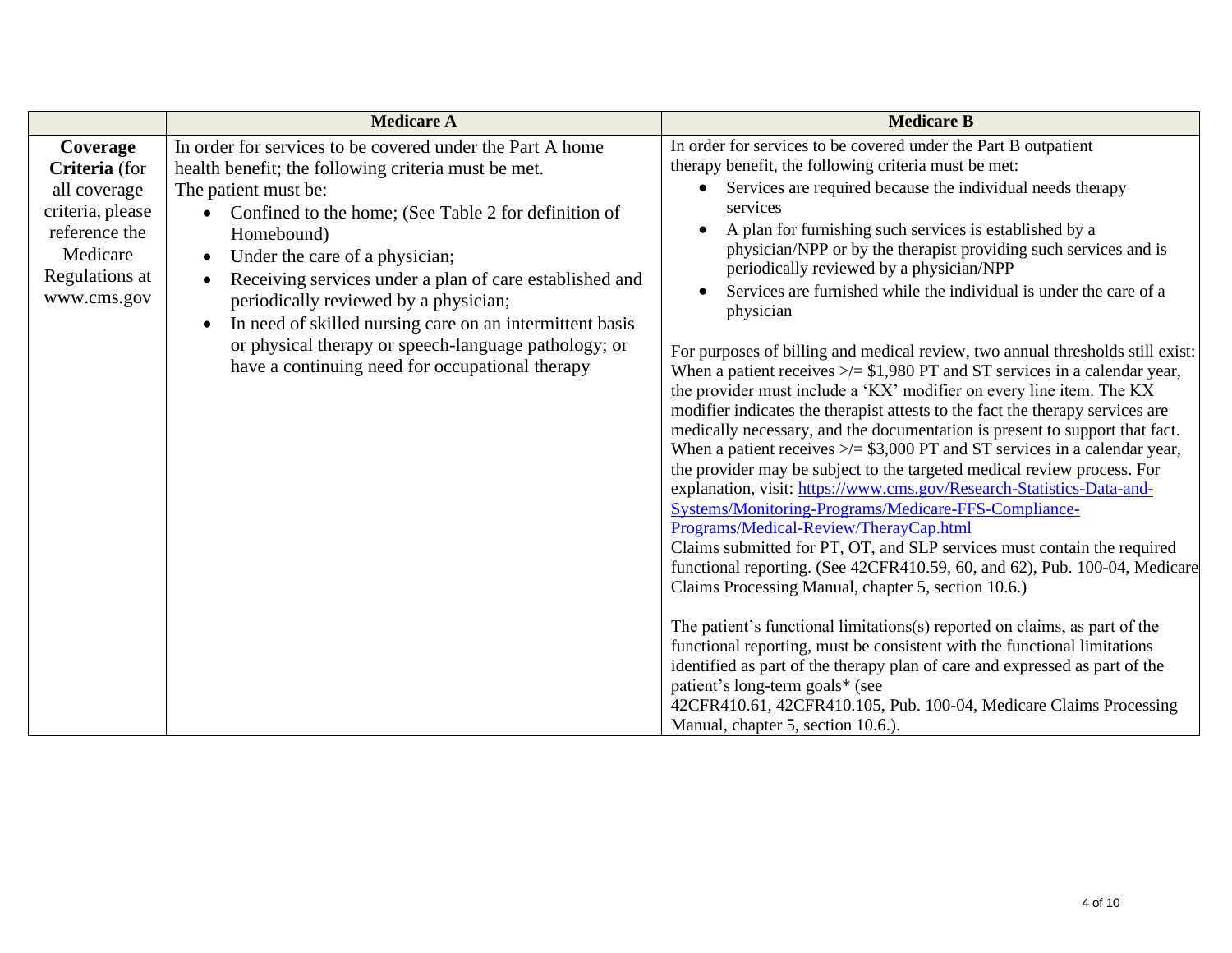|                                            | <b>Medicare A</b>                                                                                                                                                                                         | <b>Medicare</b><br>$\bf{B}$                                                                                                  |
|--------------------------------------------|-----------------------------------------------------------------------------------------------------------------------------------------------------------------------------------------------------------|------------------------------------------------------------------------------------------------------------------------------|
| <b>Nursing</b><br><b>Visits</b>            | Yes. Generally provided on an intermittent or part-time basis.<br>(See Table 2 for definition of intermittent)                                                                                            | Skilled Nursing visits are not payable as an individual service<br>underthe Medicare Part B benefit.                         |
| <b>Home Health</b><br><b>Aide Services</b> | Yes-on an intermittent basis or part-time basis as long as there is<br>another qualifying discipline providing services concurrently.<br>Home health aide services must be supervised on a regular basis. | Home Health Aide Services are not covered under the Medicare<br>B benefit.                                                   |
| Physical<br><b>Therapy</b>                 | Yes                                                                                                                                                                                                       | Yes                                                                                                                          |
| <b>Speech</b><br><b>Therapy</b>            | Yes                                                                                                                                                                                                       | Yes                                                                                                                          |
| Occupational<br><b>Therapy</b>             | Yes. Initially OT must have a qualifying discipline to start episode<br>and qualify client for HH services. On a continuing basis, the HH<br>episode is payable with OT asthe sole skilled service        | Yes                                                                                                                          |
| <b>Social Work</b><br><b>Services</b>      | Yes, as long as there is another qualifying discipline providing<br>services concurrently.                                                                                                                | Yes, if provided by a qualified social worker (MSW, DSW) for<br>thetreatment of mental, emotional and/or behavioral illness. |
| <b>Maintenance</b>                         | <b>YES</b>                                                                                                                                                                                                | <b>YES</b>                                                                                                                   |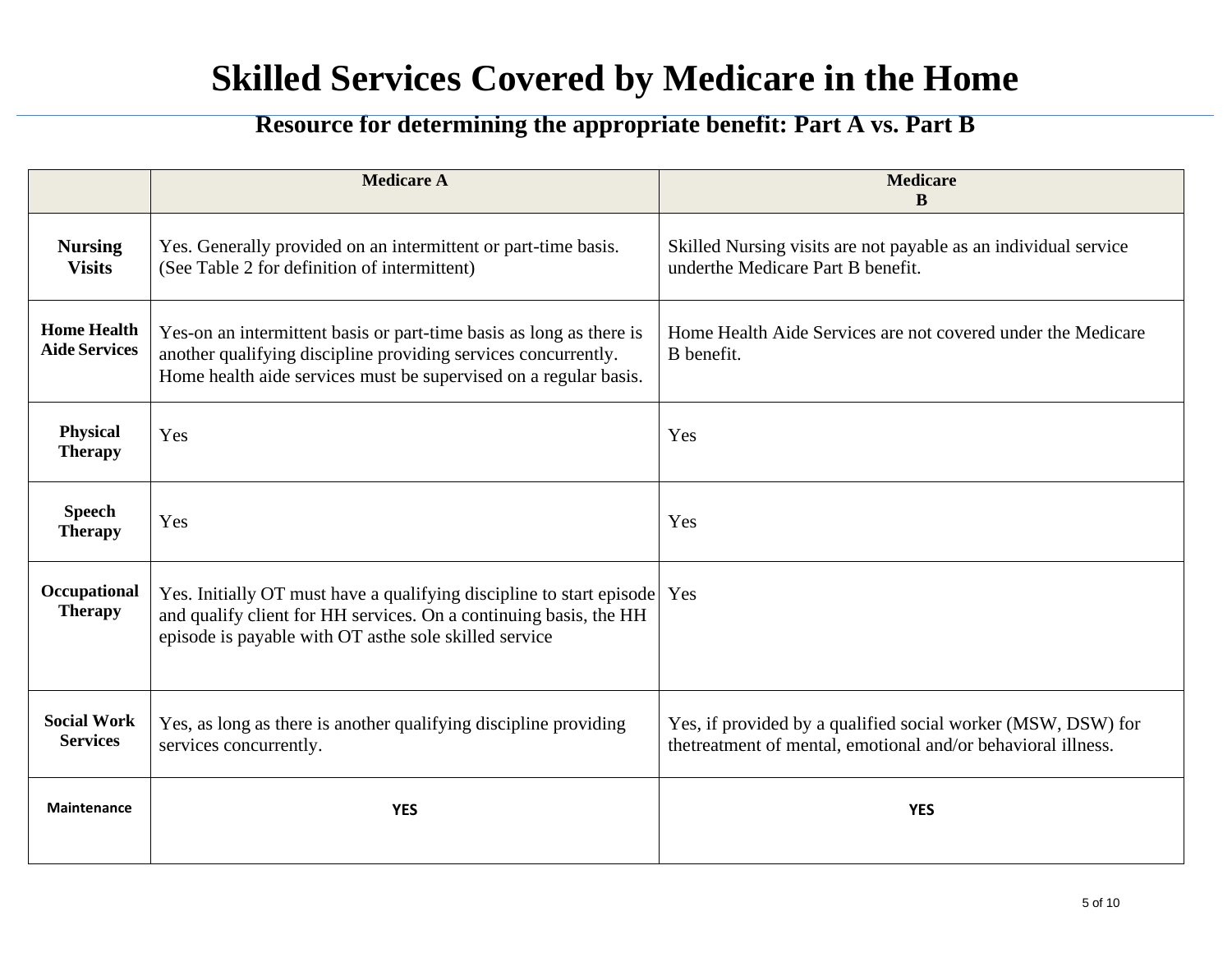|                                       | <b>Medicare</b><br>A                                                                                                                                                                                                                                                                                                                                                                                                                                                                                                                                                                                                                                                                                                                                                                                                                                                                                                                                                                                                                                                                                                                                                                                                                                                                                                                                                                                                                                                              | <b>Medicare B</b>                                                                                                                                                                                                                                                                                                                                                                                                                                                                                                                                                                                                                                                                                                                                                                                                                                                                                                                                                                                                                                                                                                           |
|---------------------------------------|-----------------------------------------------------------------------------------------------------------------------------------------------------------------------------------------------------------------------------------------------------------------------------------------------------------------------------------------------------------------------------------------------------------------------------------------------------------------------------------------------------------------------------------------------------------------------------------------------------------------------------------------------------------------------------------------------------------------------------------------------------------------------------------------------------------------------------------------------------------------------------------------------------------------------------------------------------------------------------------------------------------------------------------------------------------------------------------------------------------------------------------------------------------------------------------------------------------------------------------------------------------------------------------------------------------------------------------------------------------------------------------------------------------------------------------------------------------------------------------|-----------------------------------------------------------------------------------------------------------------------------------------------------------------------------------------------------------------------------------------------------------------------------------------------------------------------------------------------------------------------------------------------------------------------------------------------------------------------------------------------------------------------------------------------------------------------------------------------------------------------------------------------------------------------------------------------------------------------------------------------------------------------------------------------------------------------------------------------------------------------------------------------------------------------------------------------------------------------------------------------------------------------------------------------------------------------------------------------------------------------------|
| <b>Maintenance</b><br><b>Services</b> | Lack of progress or rehab potential does not justify denying skilled<br>services under a home health plan of care.<br>Maintenance therapy is covered when a client is no longer<br>progressing, BUT skilled care is required to <b>maintain</b> a clients'<br>level of function. The skills of a professional are needed to<br>maintain, prevent, or slow deterioration of a patient's functionality<br>Skilled nursing is covered under a maintenance plan of care when<br>the skilled care of a licensed nurse is needed due to the complexity<br>of the client. The skilled intervention can only be effectively<br>provided by a skilled nurse.<br>Skilled therapy is covered under a maintenance plan of care, when<br>skilled services are required to maintain current status or prevent<br>further deterioration; for example, the skills of a therapist are<br>required due to the complexity of the client's fluctuating status,<br>and/or there is an ongoing need to utilize clinical decision-making<br>skills during every treatment session.<br>When a patient is under a maintenance plan of care, all the visits<br>must be provided by a physical therapist, rather than a physical<br>therapist assistant.<br>The plan of care should be updated to reflect the decision to have<br>the patient on a skilled plan of care, and goals formulated<br>appropriately.<br>If your therapy could be performed by an unskilled CG, therapy<br>should be discontinued. | Lack of progress or rehab potential does not justify denying skilled services<br>under a home health plan of care. Maintenance therapy is covered when a<br>client is no longer progressing, BUT skilled care is required in order to<br>maintain a clients' level of function. The skills of a professional are needed<br>to maintain, prevent, or slow deterioration of a patient's functionality<br>Skilled therapy is covered under a maintenance plan of care, when skilled<br>services are required to maintain current status or prevent further<br>deterioration; for example, the skills of a therapist are required due to the<br>complexity of the client's fluctuating status, and/or there is an ongoing need<br>to utilize clinical decision-making skills during every treatment session.<br>When a patient is under a maintenance plan of care, all the visits must be<br>provided by a physical therapist, rather than a physical therapist assistant.<br>The plan of care should be updated to reflect the decision to have the patient<br>on a skilled plan of care, and goals formulated appropriately. |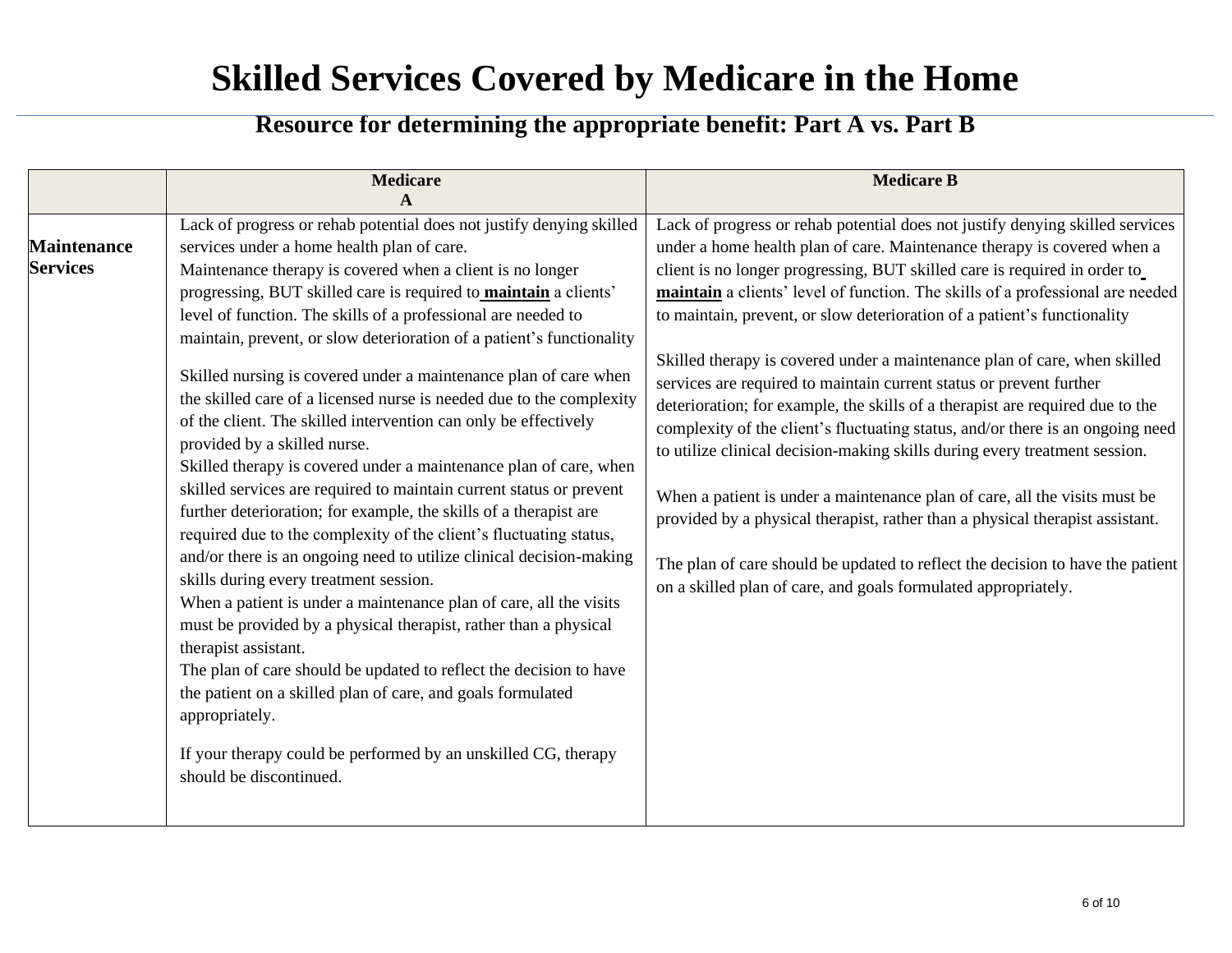#### **Resource for determining the appropriate benefit: Part A vs. Part B**

#### **TABLE 2. Centers for Medicare and Medicaid Services (CMS) Definitions**

Homebound Status defined by Medicare home health benefit must meet the following requirements:

"Confined to the home" (homebound) if the following TWO criteria are met:

1. Criteria-One:

The patient must be either:

• Because of illness or injury, need the aid of supportive devices such as crutches, canes, wheelchairs, and walkers; the use of special transportation; or the assistance of another person in order to leave their place of residence

OR

- Have a condition such that leaving his or her home is medically contraindicated.
- If the patient meets one of the Criteria-One conditions, then the patient must ALSO meet two additional requirements defined in Criteria-Two below.

2. Criteria-Two

- There must exist a normal inability to leave home;
- AND
- Leaving home must require a considerable and taxing effort.

If the patient does in fact leave the home, the patient may nevertheless be considered homebound if the absences from the home are infrequent or for periods of relatively short duration or are attributable to the need to receive health care treatment. Absences attributable to the need to receive health treatment include but are not limited to:

- Attendance at adult day centers (licensed by the state) to receive medical care;
- Ongoing receipt of outpatient kidney dialysis; or
- The receipt of outpatient Chemotherapy or Radiation therapy.

\*Occasional absences from the home for nonmedical purposes, e.g. and occasional trip to the barber, a walk around the block or a drive, attendance at a family reunion, funeral, graduation, or other infrequent or unique event would not necessitate a finding that the patient is NOT homebound if the absences are undertaken on an infrequent basis or are of relatively short duration and do not indicate that the patient has the capacity to obtain the health care provided outside rather than in the home. There is the need for these absences from the home to be infrequent OR of relatively short duration.

Medicare Benefit Policy Manual Chapter 7 Section 30.1.1

"'Intermittent' or 'part time' means skilled nursing and home health aide services that is either provided or needed on a fewer than 7 days each week or less than 8 hours of each day for periods of 21 days or less (with extensions in exceptional circumstances when the need for additional care is finite and predictable). … Although most patients require services no more frequently than several times a week, Medicare will pay for part-time (as defined in §50.7) medically reasonable and necessary skilled nursing care 7 days a week for a short period of time (2 to 3 weeks). There may also be a few cases involving unusual circumstances where the patient's prognosis indicates the medical need for daily skilled services will extend beyond 3 weeks."

Medicare Benefit Policy Manual Chapter 7; Sections 40.1.3, 50.7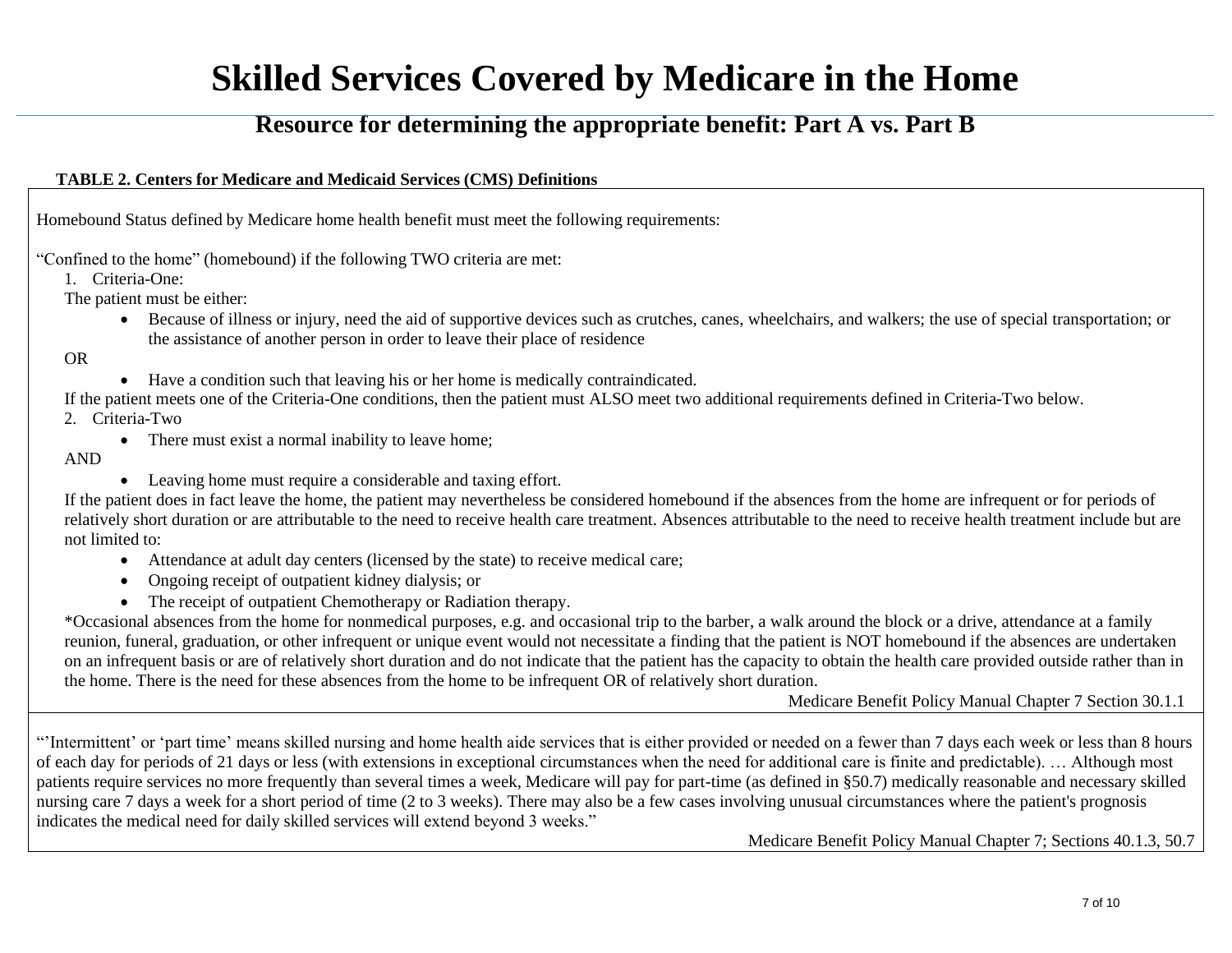#### **Resource for determining the appropriate benefit: Part A vs. Part B**

A teamwork approach: Appropriate referrals among med A and med B is the key to providing clinically excellent care

- 1. A client has been participating in physical therapy under med part B; reasons for referring to med A include but are not limited to….
	- a. A therapist notices there is a stage 1 sacral ulcer when assisting the client with toileting
	- b. A client has pain that is unable to be managed by PT interventions
	- c. A clients BP fluctuates day to day and has variable responses to exercise; a thorough review of medications is needed and education on medication management is required
	- d. A client requires a comprehensive multi-disciplinary approach to ensure safety in the home including nursing care, social work, and home health aids
	- e. A client has a new diagnosis of Diabetes and demonstrates fluctuating BG levels requiring extensive training, education, and potential medication modifications. Client is found to be homebound and severely limited in mobility and unsafe. During assessment it was determined client can benefit from part A services initially prior to part B. This could even be a PT only case at times.
- 2. A client has been participating in physical therapy under med part A; reasons for referring to med B include but are not limited to:
	- a. Continued skilled therapy is needed and client would like therapy at a gym in her 55+ community that is outside her building
	- b. Client needing skilled therapy to instruct, educate, and determine safe ways for client to resume grocery shopping or other determined ADLs and therapist will be on site to do this at the location.
	- c. Client needs continued skilled therapy in the home but at this point is not homebound. This can include when a client in theory is home bound but the family or client choose to go to the local senior center for supervision or a non-state certified day care center.

MED A or B - Where do we go? – Samples

Scenario 1

Patient has undergone a total knee arthroplasty AND IS REFERRED FOR HOME HEALTH TO BEGIN ON POST OP DAY 3. PATIENT meets all the criteria to qualify for Medicare A in the home environment for the following:

- \* Confined to the home; (See Table 2 for definition of Homebound)
- \* Under the care of a physician
- \* Receiving services under a plan of care established and periodically reviewed by a physician

\* In need of skilled nursing care on an intermittent basis or physical therapy or speech-language pathology; or have a continuing need for occupational therapy

FOLLOWING TWO WEEKS OF PHYSICAL THERAPY, THE PATIENT HAS PROGRESSED TO BE ABLE TO SAFELY EXIT THE HOME AND IS NO LONGER HOME BOUND BECAUSE HE IS ABLE TO LEAVE AT WILL WITHOUT TAXING EFFORT. PATIENT STILL HAS A MEDICAL NEED FOR PT SERVICE, BUT, IS NOT COVERED BY MEDICARE PART A. THERE ARE TWO OPTIONS FOR THE PATIENT TO CONTINUE TO RECEIVE PT IN THE HOME. OPTION 1. COMPLETE AN ADVANCED BENEFICIARY NOTICE (ABN) FINANCIAL NOTICE INFORMING THE PATIENT THAT ANY FURTHER VISITS WOULD NOT BE COVERED BY MEDICARE AND THAT THE PATIENT WAS FINANCIALLY RESPONSIBLE OPTION 2. CONTINUE PT UNDER PART B BILLING. Under the Medicare B criteria, the clinician may either go to their home or office. No Nursing or home health aide allowed for further services, only therapy to complete the POC as set by the team and supervising physician.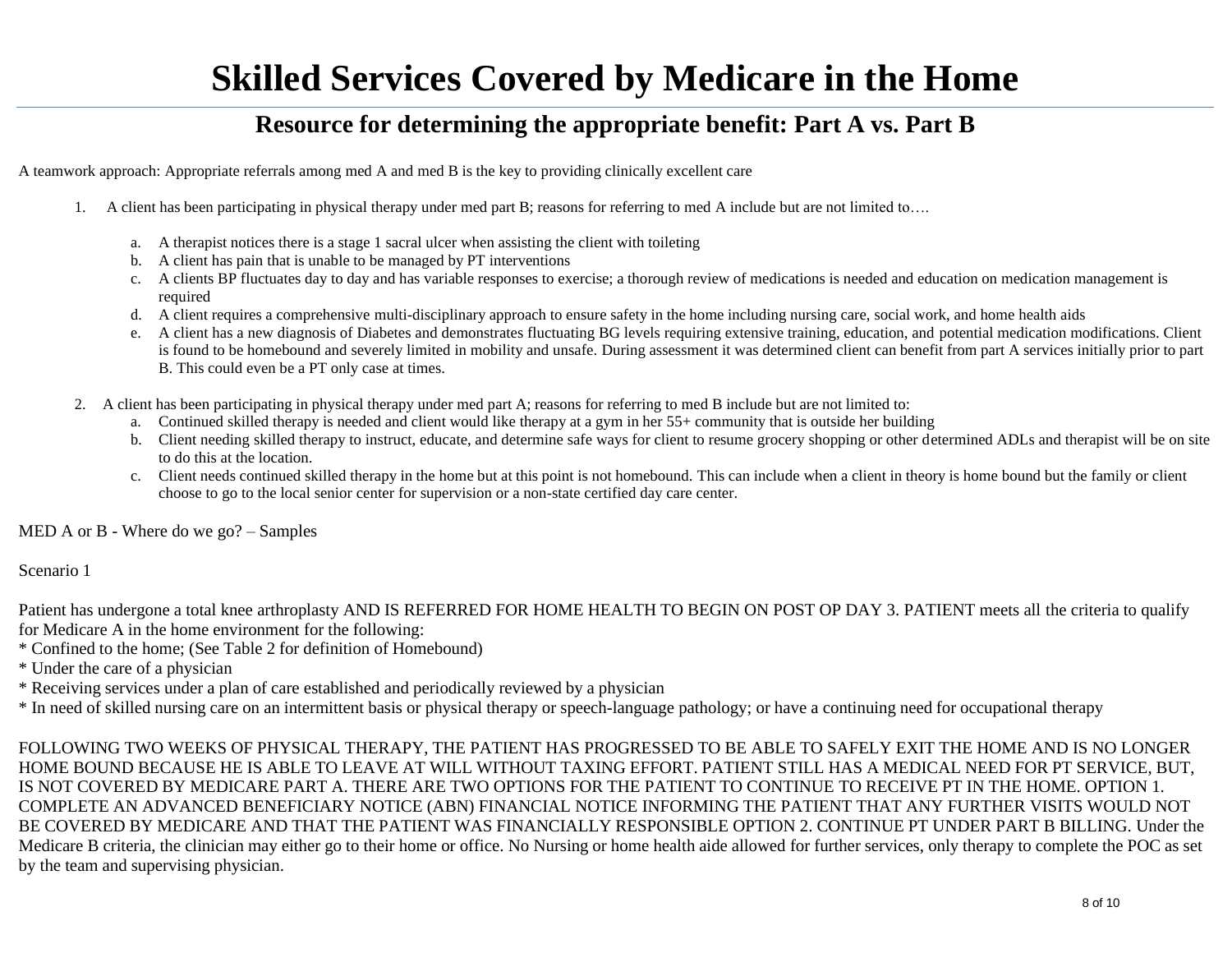#### **Resource for determining the appropriate benefit: Part A vs. Part B**

\* Services are or were required because the individual needed therapy services

\* A plan for furnishing such services has been established by a physician/NPP or by the therapist providing such services and is periodically reviewed by a physician/NPP

\* Services are or were furnished while the individual is or was under the care of a physician

#### Scenario 2

Patient admitted to home health with a multidisciplinary team for multiple chronic health issues, acute setbacks and multiple comorbidities the related to the chronic reported issues. Clinical team performs objective standardized tests demonstrating a need for POC to provide baselines and get outcomes. Patient shows improvement in three weeks and is retested and shows no change or improvement. Is there a Medical need? Nursing is completed and patient stable. THE PATIENTS CONDITION HAS STABILIZED AS NO FURTHER PROGRESS WAS MADE AND PATIENT'S FUNCTIONAL STATUS IS NOT EXPECTED TO IMPROVE ANY FURTHER AND PATIENT IS NOT AT RISK FOR DETERIORATION, THE PATIENT REMAINS HOME BOUND, BUT, NO LONGER HAS A MEDICAL NEED FOR SKILLED CARE. IS THIS PATIENT ELIGIBLE TO TRANSITION TO MEDICARE B BILLING? MEDICARE B WOULD BE REASONABLE IF THE PROVIDER IS PROVIDING DIFFERENT INTERVENTIONS THAN THOSE PROVIDED RECENTLY UNDER THE PART A EPISODE. IT WOULD NOT BE REASONABLE TO PROVIDE MORE OF THE SAME INTERVENTIONS JUST BY SWITCHING BILLING. MOST APPROPRIATELY MIGHT BE FOR THE PATIENT TO GO TO OUTPATIENT PT UNDER PART B TO UTILIZE MODALITIES NOT ROUTINELY AVAILABLE BY A MEDICARE B PROVIDER IN THE HOME. If the MEDICARE B PROVIDER CAN provide a new POC that ADDRESSES, THE CURRENT HEALTH issues then it will be appropriate to keep the patient in the home under Medicare B otherwise they need to address the transportation and move the patient on to outpatient services.